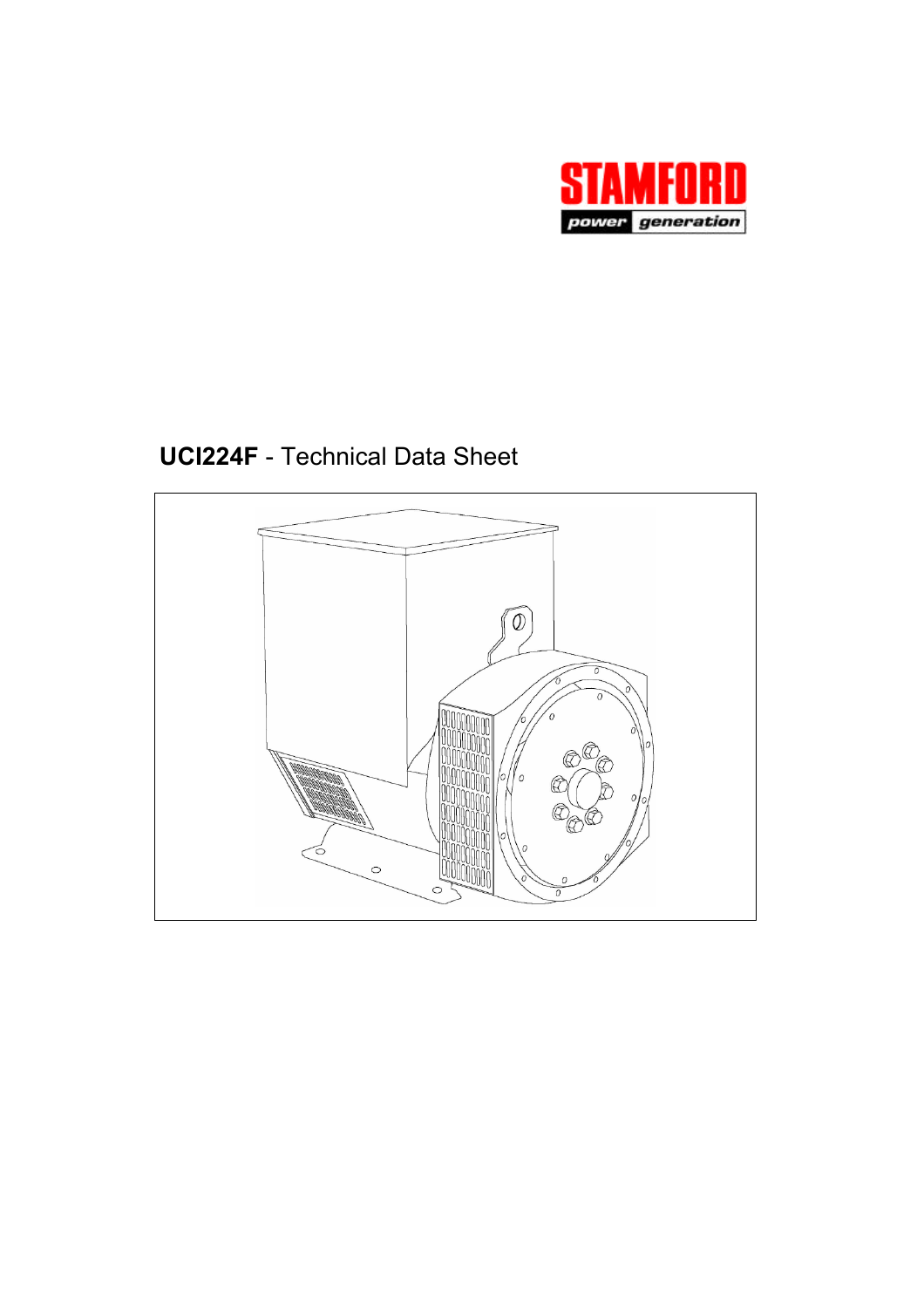## UCI224F **SPECIFICATIONS & OPTIONS**



#### **STANDARDS**

Newage Stamford industrial generators meet the requirements of BS EN 60034 and the relevant section of other international standards such as BS5000, VDE 0530, NEMA MG1-32, IEC34, CSA C22.2-100, AS1359. Other standards and certifications can be considered on request.

## **VOLTAGE REGULATORS**

#### **SX460 AVR - STANDARD**

With this self excited control system the main stator supplies power via the Automatic Voltage Regulator (AVR) to the exciter stator. The high efficiency semiconductors of the AVR ensure positive build-up from initial low levels of residual voltage.

The exciter rotor output is fed to the main rotor through a three phase full wave bridge rectifier. This rectifier is protected by a surge suppressor against surges caused, for example, by short circuit.

#### **SX440 AVR**

With this self-excited system the main stator provides power via the AVR to the exciter stator. The high efficiency semi-conductors of the AVR ensure positive build-up from initial low levels of residual voltage.

The exciter rotor output is fed to the main rotor through a three-phase full-wave bridge rectifier. The rectifier is protected by a surge suppressor against surges caused, for example, by short circuit or out-of-phase paralleling.

The SX440 will support a range of electronic accessories, including a 'droop' Current Transformer (CT) to permit parallel operation with other ac generators.

If 3-phase sensing is required with the self-excited system, the SX421 AVR must be used.

#### **SX421AVR**

This AVR also operates in a self-excited system. It combines all the features of the SX440 with, additionally, three-phase rms sensing for improved regulation and performance. Over voltage protection is provided via a separate circuit breaker. An engine relief load acceptance feature is built in as standard.

#### **MX341 AVR**

This sophisticated AVR is incorporated into the Stamford Permanent Magnet Generator (PMG) control system.

The PMG provides power via the AVR to the main exciter, giving a source of constant excitation power independent of generator output. The main exciter output is then fed to the main rotor, through a full wave bridge, protected by a surge suppressor. The AVR has in-built protection against sustained over-excitation, caused by internal or external faults. This de-excites the machine after a minimum of 5 seconds.

An engine relief load acceptance feature can enable full load to be applied to the generator in a single step.

If three-phase sensing is required with the PMG system the MX321 AVR must be used.

We recommend three-phase sensing for applications with greatly unbalanced or highly non-linear loads.

## **MX321 AVR**

The most sophisticated of all our AVRs combines all the features of the MX341 with, additionally, three-phase rms sensing, for improved regulation and performance. Over voltage protection is built-in and short circuit current level adjustments is an optional facility.

#### **WINDINGS & ELECTRICAL PERFORMANCE**

All generator stators are wound to 2/3 pitch. This eliminates triplen (3rd, 9th, 15th …) harmonics on the voltage waveform and is found to be the optimum design for trouble-free supply of non-linear loads. The 2/3 pitch design avoids excessive neutral currents sometimes seen with higher winding pitches, when in parallel with the mains. A fully connected damper winding reduces oscillations during paralleling. This winding, with the 2/3 pitch and carefully selected pole and tooth designs, ensures very low waveform distortion.

#### **TERMINALS & TERMINAL BOX**

Standard generators are 3-phase reconnectable with 12 ends brought out to the terminals, which are mounted on a cover at the non-drive end of the generator. A sheet steel terminal box contains the AVR and provides ample space for the customers' wiring and gland arrangements. It has removable panels for easy access.

## **SHAFT & KEYS**

All generator rotors are dynamically balanced to better than BS6861:Part 1 Grade 2.5 for minimum vibration in operation. Two bearing generators are balanced with a half key.

#### **INSULATION/IMPREGNATION**

The insulation system is class 'H'.

All wound components are impregnated with materials and processes designed specifically to provide the high build required for static windings and the high mechanical strength required for rotating components.

#### **QUALITY ASSURANCE**

Generators are manufactured using production procedures having a quality assurance level to BS EN ISO 9001.

The stated voltage regulation may not be maintained in the presence of certain radio transmitted signals. Any change in performance will fall within the limits of Criteria 'B' of EN 61000-6-2:2001. At no time will the steady-state voltage regulation exceed 2%.

*NB Continuous development of our products entitles us to change specification details without notice, therefore they must not be regarded as binding.* 

*Front cover drawing typical of product range.*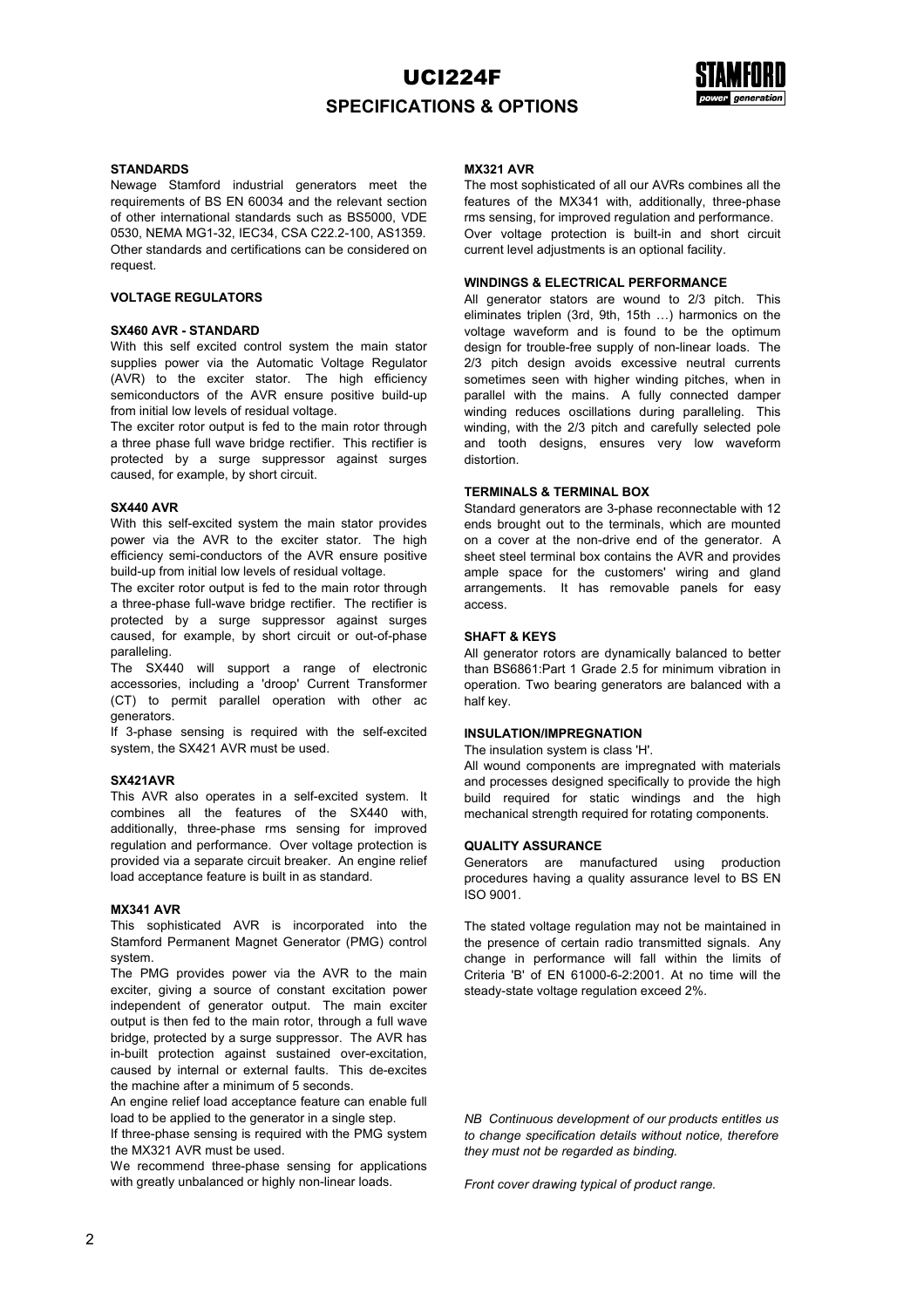# **STAMFORD**

## UCI224F

## **WINDING 311**

| <b>CONTROL SYSTEM</b>                                                           | SEPARATELY EXCITED BY P.M.G.                         |                                                           |                                                       |                                                                                      |                                                       |                           |         |         |  |
|---------------------------------------------------------------------------------|------------------------------------------------------|-----------------------------------------------------------|-------------------------------------------------------|--------------------------------------------------------------------------------------|-------------------------------------------------------|---------------------------|---------|---------|--|
| A.V.R.                                                                          | MX321<br>MX341                                       |                                                           |                                                       |                                                                                      |                                                       |                           |         |         |  |
| <b>VOLTAGE REGULATION</b>                                                       | With 4% ENGINE GOVERNING<br>± 0.5 %<br>± 1.0 %       |                                                           |                                                       |                                                                                      |                                                       |                           |         |         |  |
| <b>SUSTAINED SHORT CIRCUIT</b>                                                  | REFER TO SHORT CIRCUIT DECREMENT CURVES (page 7)     |                                                           |                                                       |                                                                                      |                                                       |                           |         |         |  |
|                                                                                 |                                                      |                                                           |                                                       |                                                                                      |                                                       |                           |         |         |  |
| <b>CONTROL SYSTEM</b>                                                           | <b>SELF EXCITED</b>                                  |                                                           |                                                       |                                                                                      |                                                       |                           |         |         |  |
| AVR.                                                                            | SX460                                                | SX440                                                     | SX421                                                 |                                                                                      |                                                       |                           |         |         |  |
| <b>VOLTAGE REGULATION</b>                                                       | ± 1.5%                                               | ± 1.0%                                                    | $± 0.5 \%$                                            |                                                                                      | With 4% ENGINE GOVERNING                              |                           |         |         |  |
| <b>SUSTAINED SHORT CIRCUIT</b>                                                  |                                                      |                                                           |                                                       | SERIES 4 CONTROL DOES NOT SUSTAIN A SHORT CIRCUIT CURRENT                            |                                                       |                           |         |         |  |
| <b>INSULATION SYSTEM</b>                                                        |                                                      |                                                           |                                                       | <b>CLASS H</b>                                                                       |                                                       |                           |         |         |  |
| <b>PROTECTION</b>                                                               |                                                      |                                                           |                                                       | IP <sub>23</sub>                                                                     |                                                       |                           |         |         |  |
| <b>RATED POWER FACTOR</b>                                                       |                                                      |                                                           |                                                       | 0.8                                                                                  |                                                       |                           |         |         |  |
| <b>STATOR WINDING</b>                                                           |                                                      |                                                           |                                                       | DOUBLE LAYER CONCENTRIC                                                              |                                                       |                           |         |         |  |
| <b>WINDING PITCH</b>                                                            |                                                      |                                                           |                                                       | <b>TWO THIRDS</b>                                                                    |                                                       |                           |         |         |  |
| <b>WINDING LEADS</b>                                                            |                                                      |                                                           |                                                       | 12                                                                                   |                                                       |                           |         |         |  |
|                                                                                 |                                                      |                                                           |                                                       | 0.065 Ohms PER PHASE AT 22°C SERIES STAR CONNECTED                                   |                                                       |                           |         |         |  |
| STATOR WDG. RESISTANCE                                                          |                                                      |                                                           |                                                       |                                                                                      |                                                       |                           |         |         |  |
| <b>ROTOR WDG. RESISTANCE</b>                                                    |                                                      |                                                           |                                                       | $0.83$ Ohms at 22 $\degree$ C                                                        |                                                       |                           |         |         |  |
| <b>EXCITER STATOR RESISTANCE</b>                                                |                                                      |                                                           |                                                       | 20 Ohms at 22°C                                                                      |                                                       |                           |         |         |  |
| <b>EXCITER ROTOR RESISTANCE</b>                                                 |                                                      |                                                           |                                                       | 0.078 Ohms PER PHASE AT 22°C                                                         |                                                       |                           |         |         |  |
| <b>R.F.I. SUPPRESSION</b>                                                       |                                                      |                                                           |                                                       | BS EN 61000-6-2 & BS EN 61000-6-4, VDE 0875G, VDE 0875N. refer to factory for others |                                                       |                           |         |         |  |
| <b>WAVEFORM DISTORTION</b>                                                      |                                                      | NO LOAD < 1.5% NON-DISTORTING BALANCED LINEAR LOAD < 5.0% |                                                       |                                                                                      |                                                       |                           |         |         |  |
| <b>MAXIMUM OVERSPEED</b>                                                        |                                                      | 2250 Rev/Min                                              |                                                       |                                                                                      |                                                       |                           |         |         |  |
| <b>BEARING DRIVE END</b>                                                        |                                                      |                                                           |                                                       | BALL. 6312-2RS (ISO)                                                                 |                                                       |                           |         |         |  |
| BEARING NON-DRIVE END                                                           |                                                      |                                                           |                                                       | BALL. 6309-2RS (ISO)                                                                 |                                                       |                           |         |         |  |
|                                                                                 | 1 BEARING<br>2 BEARING                               |                                                           |                                                       |                                                                                      |                                                       |                           |         |         |  |
| <b>WEIGHT COMP. GENERATOR</b>                                                   |                                                      |                                                           | 337 kg                                                |                                                                                      |                                                       | 350 kg                    |         |         |  |
| <b>WEIGHT WOUND STATOR</b>                                                      | 120 kg<br>120 kg                                     |                                                           |                                                       |                                                                                      |                                                       |                           |         |         |  |
| <b>WEIGHT WOUND ROTOR</b>                                                       |                                                      |                                                           | 110.69 kg                                             |                                                                                      |                                                       | 102.32 kg                 |         |         |  |
| <b>WR<sup>2</sup> INERTIA</b>                                                   |                                                      |                                                           | $0.6071$ kgm <sup>2</sup>                             |                                                                                      |                                                       | $0.5754$ kgm <sup>2</sup> |         |         |  |
| SHIPPING WEIGHTS in a crate                                                     |                                                      |                                                           | 360 kg                                                |                                                                                      |                                                       | 371 kg                    |         |         |  |
| <b>PACKING CRATE SIZE</b>                                                       |                                                      |                                                           | 105 x 57 x 96(cm)                                     |                                                                                      |                                                       | 105 x 57 x 96(cm)         |         |         |  |
|                                                                                 |                                                      |                                                           | 50 Hz                                                 |                                                                                      |                                                       | 60 Hz                     |         |         |  |
| <b>ITELEPHONE INTERFERENCE</b><br><b>COOLING AIR</b>                            |                                                      |                                                           | <b>THF&lt;2%</b><br>0.216 m <sup>3</sup> /sec 458 cfm |                                                                                      | <b>TIF&lt;50</b><br>0.281 m <sup>3</sup> /sec 595 cfm |                           |         |         |  |
| <b>VOLTAGE SERIES STAR</b>                                                      | 380/220                                              | 400/231                                                   | 415/240                                               | 440/254                                                                              | 416/240                                               | 440/254                   | 460/266 | 480/277 |  |
| <b>VOLTAGE PARALLEL STAR</b>                                                    | 190/110                                              | 200/115                                                   | 208/120                                               | 220/127                                                                              | 208/120                                               | 220/127                   | 230/133 | 240/138 |  |
| <b>VOLTAGE SERIES DELTA</b>                                                     | 220/110                                              | 230/115                                                   | 240/120                                               | 254/127                                                                              | 240/120                                               | 254/127                   | 266/133 | 277/138 |  |
| <b>kVA BASE RATING FOR REACTANCE</b><br><b>VALUES</b>                           | 72.5                                                 | 72.5                                                      | 72.5                                                  | 70                                                                                   | 83.8                                                  | 87.5                      | 87.5    | 93.8    |  |
| Xd DIR. AXIS SYNCHRONOUS                                                        | 2.29                                                 | 2.07                                                      | 1.92                                                  | 1.65                                                                                 | 2.52                                                  | 2.35                      | 2.15    | 2.12    |  |
| X'd DIR. AXIS TRANSIENT                                                         | 0.18                                                 | 0.16                                                      | 0.15                                                  | 0.13                                                                                 | 0.21                                                  | 0.20                      | 0.18    | 0.18    |  |
| X"d DIR. AXIS SUBTRANSIENT                                                      | 0.12                                                 | 0.11                                                      | 0.10                                                  | 0.09                                                                                 | 0.14                                                  | 0.13                      | 0.12    | 0.12    |  |
| Xq QUAD. AXIS REACTANCE                                                         | 1.05                                                 | 0.95                                                      | 0.88                                                  | 0.76                                                                                 | 1.16                                                  | 1.08                      | 0.99    | 0.98    |  |
| X"q QUAD. AXIS SUBTRANSIENT                                                     | 0.16                                                 | 0.14                                                      | 0.13                                                  | 0.11                                                                                 | 0.13                                                  | 0.12                      | 0.11    | 0.11    |  |
| <b>XL LEAKAGE REACTANCE</b>                                                     | 0.07                                                 | 0.06                                                      | 0.06                                                  | 0.05                                                                                 | 0.08                                                  | 0.07                      | 0.07    | 0.07    |  |
| X <sub>2</sub> NEGATIVE SEQUENCE                                                | 0.14                                                 | 0.13                                                      | 0.12                                                  | 0.10                                                                                 | 0.13                                                  | 0.12                      | 0.11    | 0.11    |  |
| X <sub>0</sub> ZERO SEQUENCE                                                    | 0.08<br>0.11<br>0.10<br>0.09<br>0.10<br>0.09<br>0.09 |                                                           |                                                       |                                                                                      |                                                       |                           | 0.08    |         |  |
| VALUES ARE PER UNIT AT RATING AND VOLTAGE INDICATED<br>REACTANCES ARE SATURATED |                                                      |                                                           |                                                       |                                                                                      |                                                       |                           |         |         |  |
| T'd TRANSIENT TIME CONST.                                                       |                                                      |                                                           |                                                       | 0.03 s                                                                               |                                                       |                           |         |         |  |
| T"d SUB-TRANSTIME CONST.                                                        | 0.008 s                                              |                                                           |                                                       |                                                                                      |                                                       |                           |         |         |  |
| T'do O.C. FIELD TIME CONST.<br>Ta ARMATURE TIME CONST.                          | 0.75s<br>0.0065 s                                    |                                                           |                                                       |                                                                                      |                                                       |                           |         |         |  |
| <b>SHORT CIRCUIT RATIO</b>                                                      | 1/Xd                                                 |                                                           |                                                       |                                                                                      |                                                       |                           |         |         |  |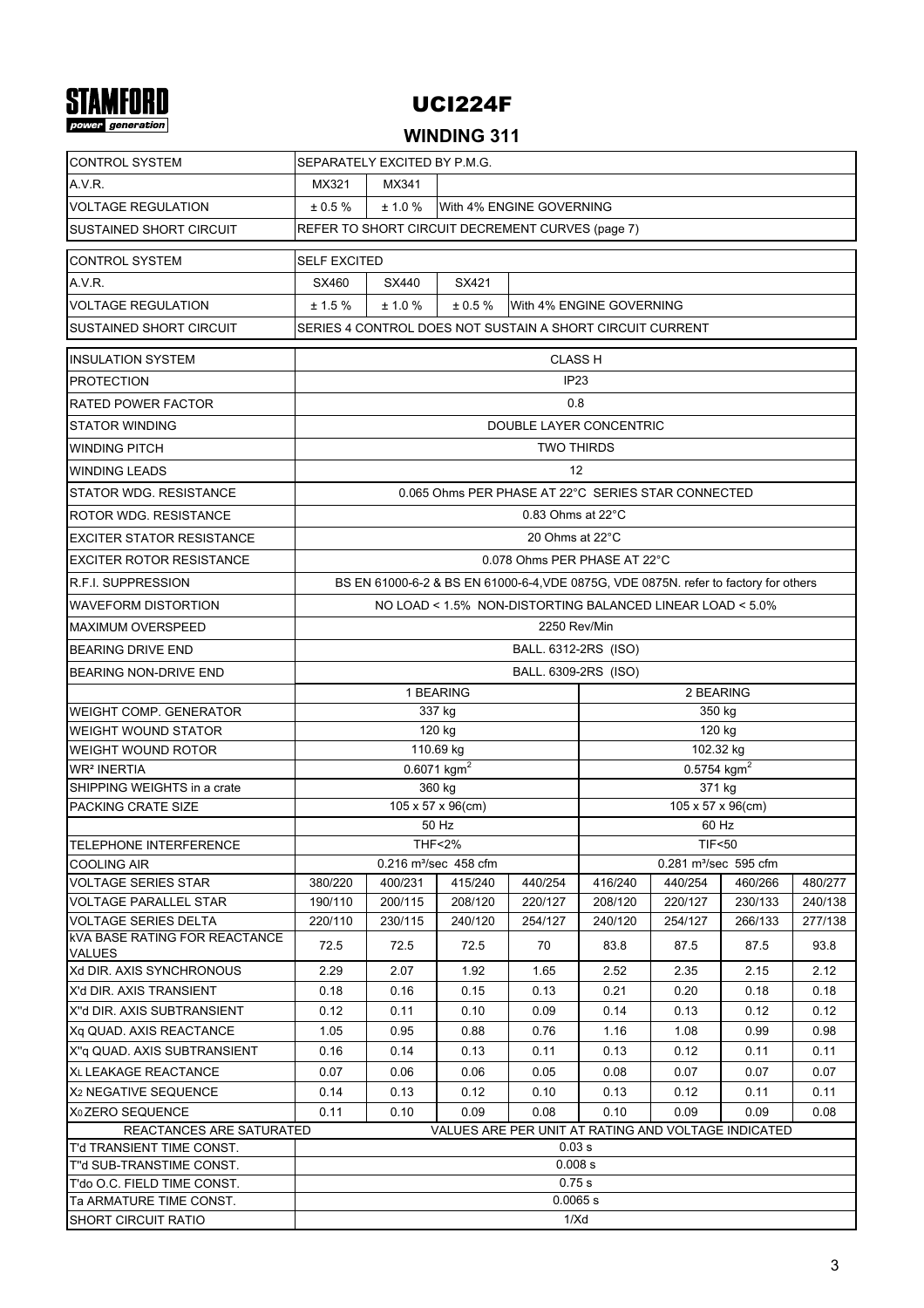

UCI224F



**Winding 311**

## **THREE PHASE EFFICIENCY CURVES**







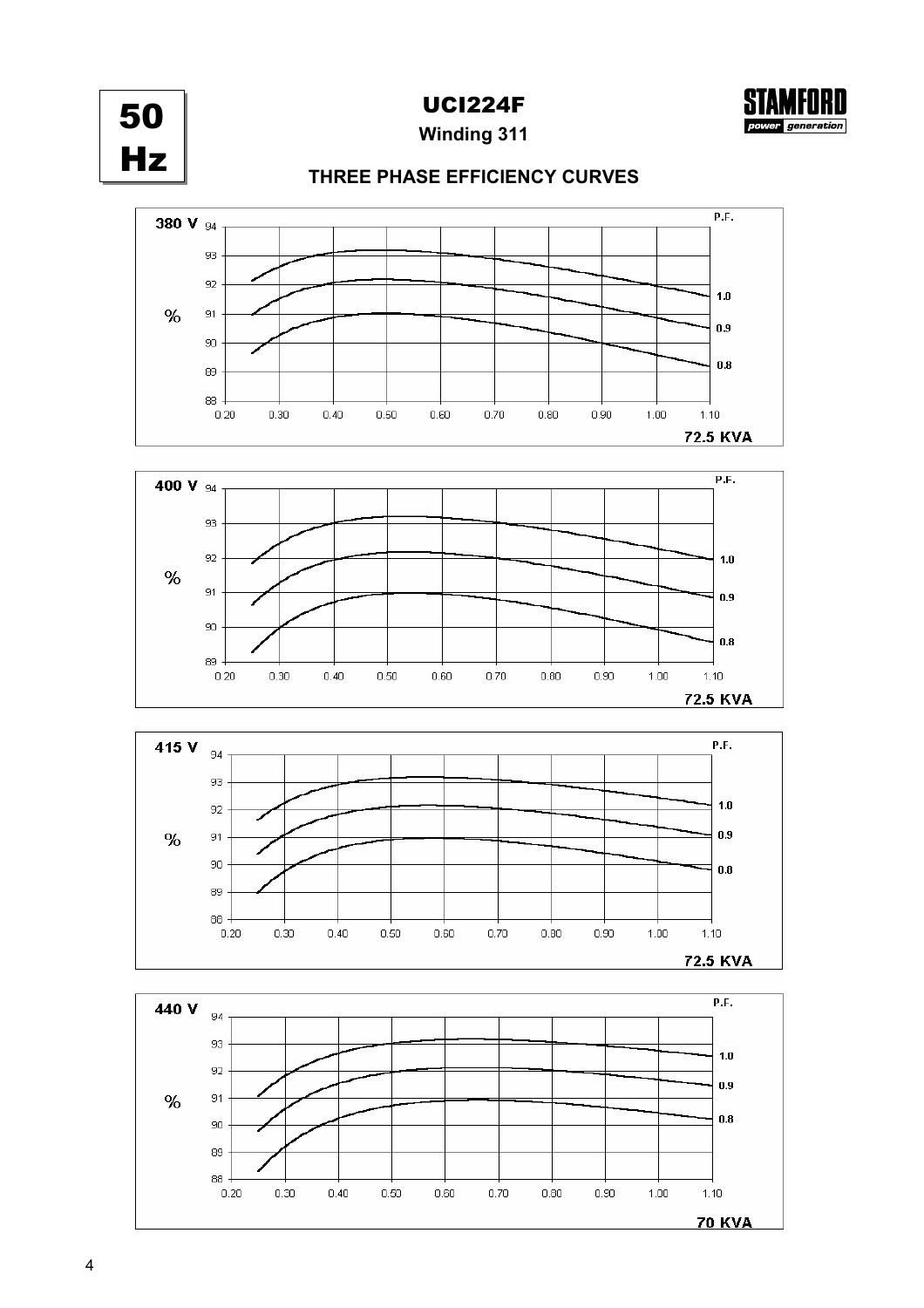## UCI224F

**Winding 311**



## **THREE PHASE EFFICIENCY CURVES**







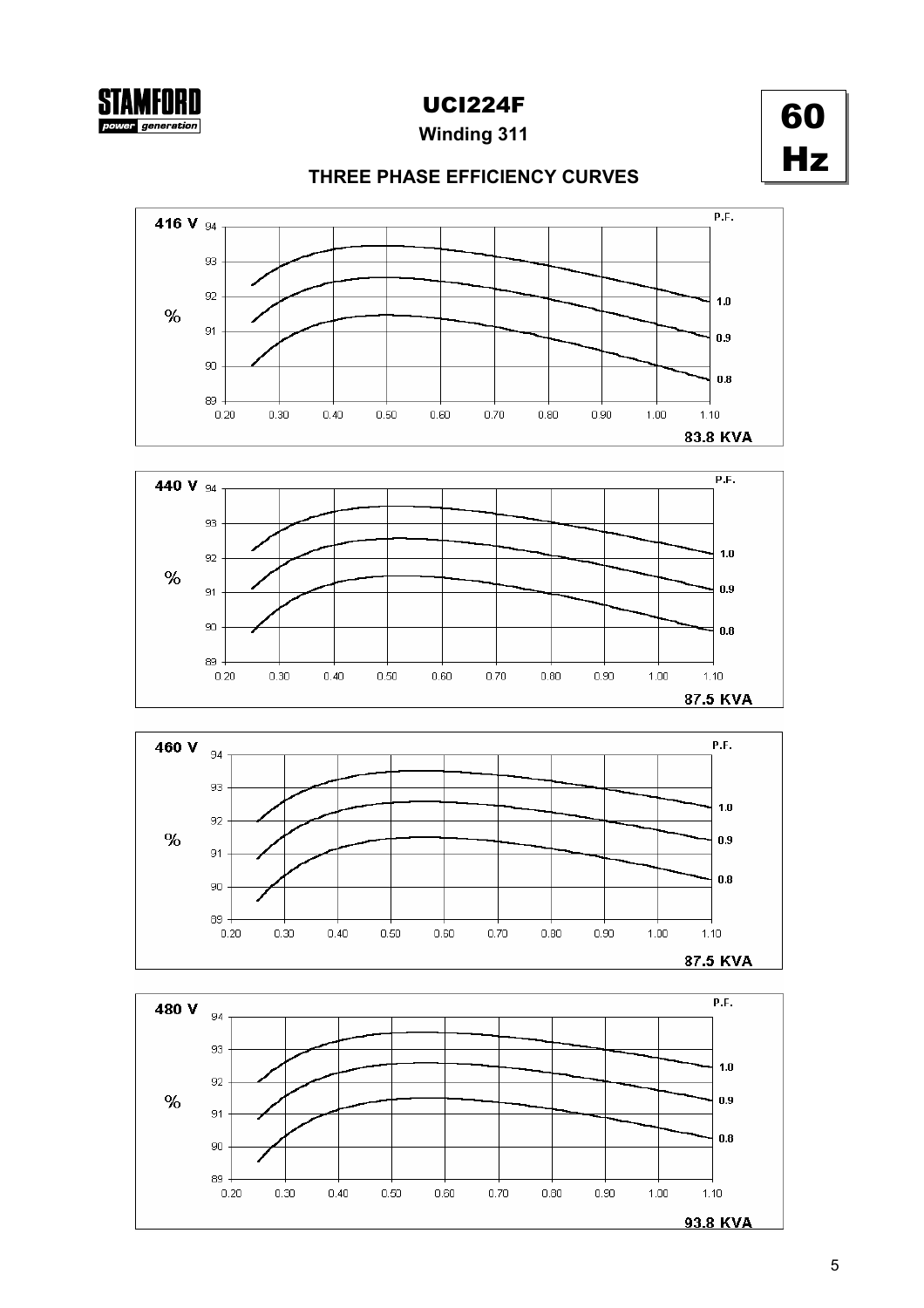



**Winding 311**

## **Locked Rotor Motor Starting Curve**

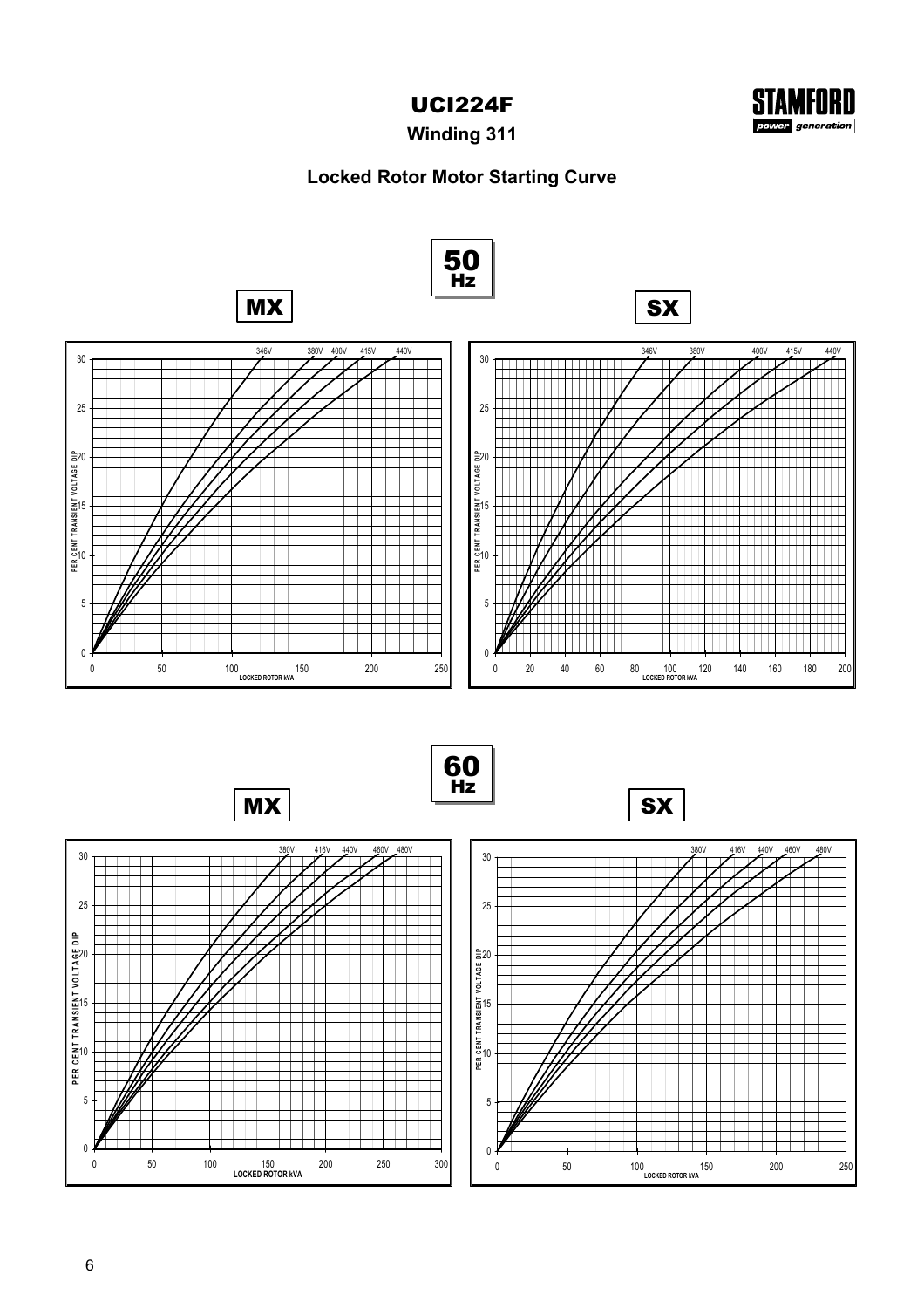## UCI224F

## **Three-phase Short Circuit Decrement Curve. No-load Excitation at Rated Speed Based on star (wye) connection.**



## Sustained Short Circuit = 400 Amps

## **Note 1**

STAMFORD er generation

The following multiplication factors should be used to adjust the values from curve between time 0.001 seconds and the minimum current point in respect of nominal operating voltage :

|                  | 50Hz     | 60Hz             |          |  |  |  |
|------------------|----------|------------------|----------|--|--|--|
| Voltage          | Factor   | Voltage          | Factor   |  |  |  |
| 380v             | $X$ 1.00 | 416v             | $X$ 1.00 |  |  |  |
| 400 <sub>v</sub> | $X$ 1.07 | 440 <sub>v</sub> | $X$ 1.06 |  |  |  |
| 415 <sub>v</sub> | $X$ 1.12 | 460 <sub>v</sub> | $X$ 1.12 |  |  |  |
| 440 <sub>v</sub> | $X$ 1.18 | 480v             | X 1 17   |  |  |  |

The sustained current value is constant irrespective of voltage level

## **Note 2**

The following multiplication factor should be used to convert the values calculated in accordance with NOTE 1 to those applicable to the various types of short circuit :

|                  | 50Hz   |                  | 60Hz   |                           | 3-phase    | 2-phase L-L I | 1-phase L-N <b>I</b> |
|------------------|--------|------------------|--------|---------------------------|------------|---------------|----------------------|
| Voltage          | Factor | Voltage          | Factor | <b>I</b> Instantaneous    | .00<br>x ʻ | x 0.87        | x 1.30               |
| 380 <sub>v</sub> | .00    | 416v             | .00    | Minimum                   | .00<br>x 1 | x 1.80        | x 3.20               |
| 400 <sub>v</sub> | 1.07   | 440v             | .06    | Sustained                 | .00<br>x 1 | x 1.50        | x 2.50               |
| 415 <sub>v</sub> | .12    | 460 <sub>v</sub> | .12    | Max. sustained duration   | $10$ sec.  | 5 sec.        | 2 sec.               |
| .                | .      | ---              | .      | $\overline{\cdots}$<br>-- |            |               |                      |

All other times are unchanged

## **Note 3**

Curves are drawn for Star (Wye) connected machines. For other connection the following multipliers should be applied to current values as shown :

Parallel Star = Curve current value X 2

Series Delta = Curve current value X 1.732